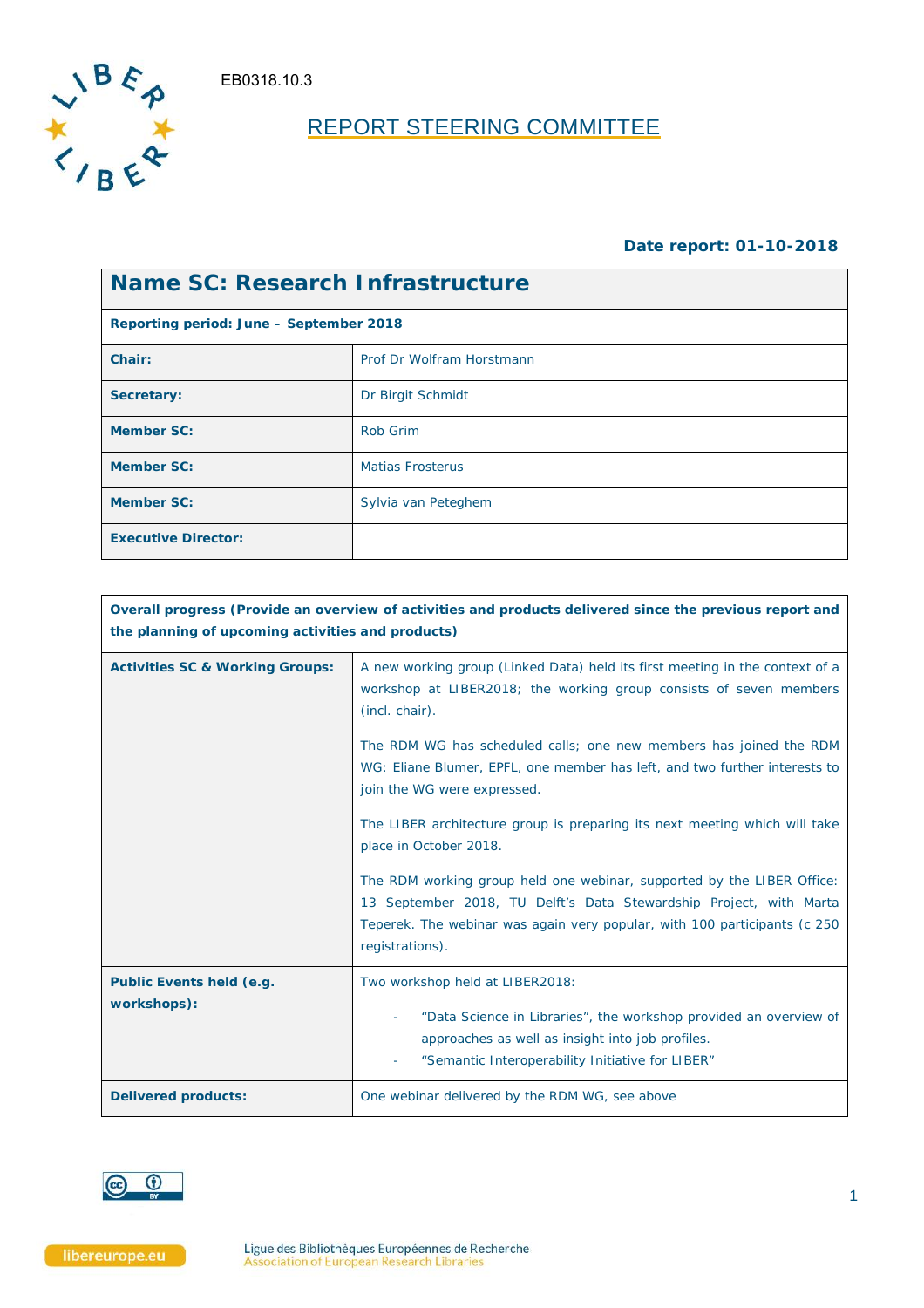

| <b>Status of budget utilisation</b>               |         |  |  |
|---------------------------------------------------|---------|--|--|
| <b>Budget allocated:</b>                          | € 6.000 |  |  |
| <b>Realization to date:</b>                       | €       |  |  |
| <b>Remaining budget:</b>                          | €       |  |  |
|                                                   |         |  |  |
| <b>Necessary decisions of the Executive Board</b> |         |  |  |
| <b>Decision requested:</b>                        |         |  |  |
|                                                   |         |  |  |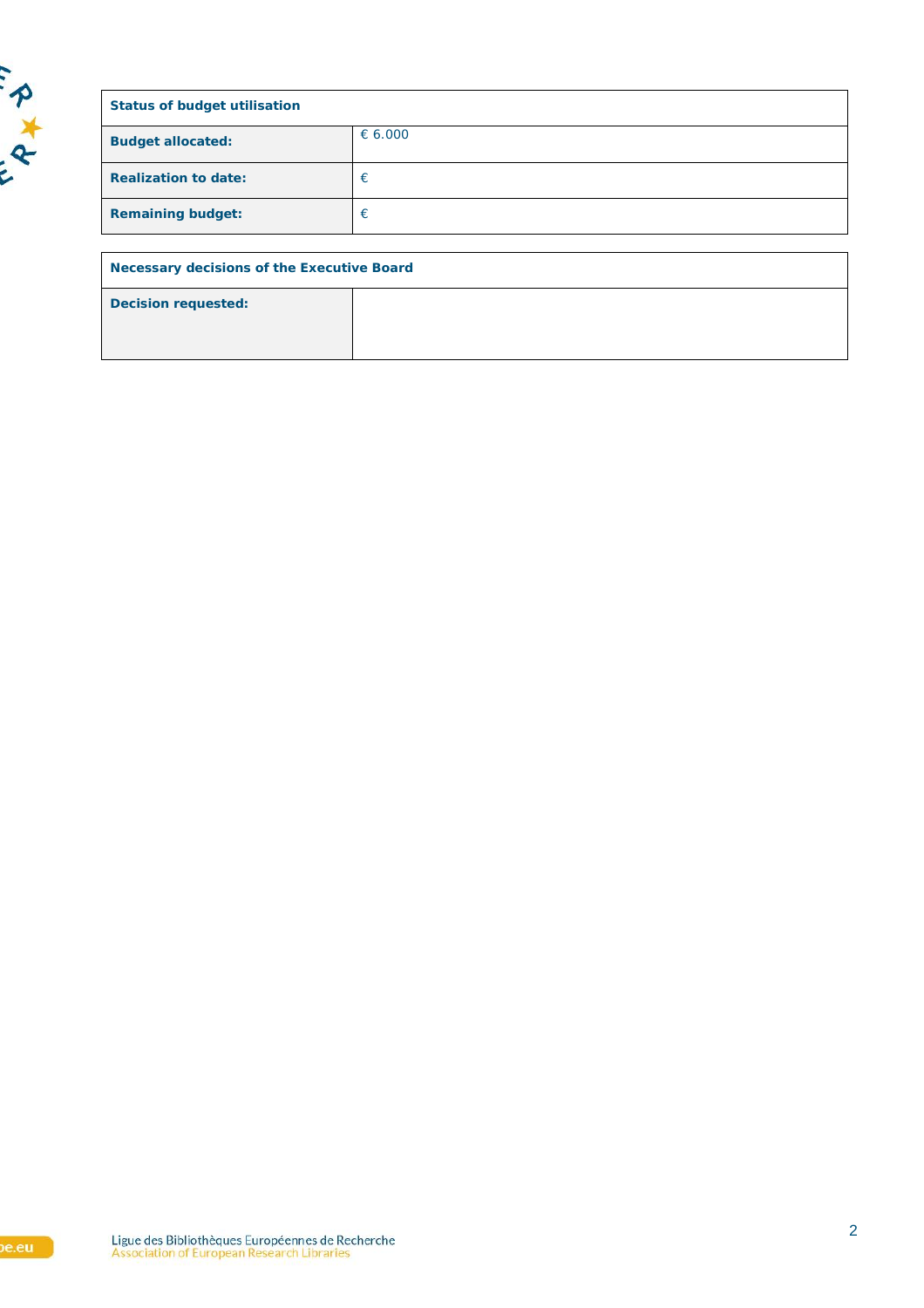

**Progress in implementation of the strategy (Describe the progress and indicate by means of an emoticon whether the status is "green" (progress is good), "yellow" (there is a small deviation from expectation), or "red" (there is a large deviation from expectation). If "red", please explain the status.)**

**Below, all planned Roadmap activities are listed in order of priority. In the case of low priority activities, progress should only be reported if appropriate.**

| <b>Action area</b>                                | <b>Planned Activities</b>                          | <b>Planned Impact</b>                                                                                                                                                                      | <b>Progress</b>                                                                                                                                                                                                                                                                                                                                                                                                                                                                                                                                                                                                                                                                 | <b>Status</b> |
|---------------------------------------------------|----------------------------------------------------|--------------------------------------------------------------------------------------------------------------------------------------------------------------------------------------------|---------------------------------------------------------------------------------------------------------------------------------------------------------------------------------------------------------------------------------------------------------------------------------------------------------------------------------------------------------------------------------------------------------------------------------------------------------------------------------------------------------------------------------------------------------------------------------------------------------------------------------------------------------------------------------|---------------|
| Research data<br>management / data<br>stewardship | <b>Build capacity</b>                              | - LIBER members know the<br>available capacities<br>- Skills have improved at<br><b>LIBER libraries and they</b><br>have the skills to support<br>researchers                              | Data management related topics are regularly addressed in<br>the webinars (e.g. skills, service development, capacities<br>and resources).<br>The LIBER2018 workshop focuses on data skills (do<br>librarians need to become more data-savvy, do we need<br>data scientists in libraries?).                                                                                                                                                                                                                                                                                                                                                                                     |               |
| Research data<br>management / data<br>stewardship | Support development of<br><b>FAIR RDM policies</b> | - Data is FAIR<br>- FAIR data policies in<br>place in most LIBER<br>organisations                                                                                                          | Release<br><b>of</b><br>data<br>management<br>plan<br>catalogue<br>(https://libereurope.eu/dmpcatalogue/) in July 2018,<br>DMPs are published together with metadata and review<br>annotations. Further foreseen developments: extension of<br>the collection, promotion via various channels (LIBER, RDA,<br>EU projects).<br>Creation of a survey to analyse the current status and<br>possible issues of the implementation of the FAIR principles<br>at the level of repositories. This work builds on TU Delft's<br>study on the FAIRness of repositories. A draft survey which<br>targets institutions was created and is currently under<br>review by the working group. |               |
| Data stewardship                                  | Engage in development of<br>metadata standards     | - Standards are available<br>for some categories of<br>metadata and LIBER<br>member know about them<br>(or: LIBER workshops are<br>available on these themes)<br>- Libraries implement and | No specific activities planned yet. Some link will be made to<br>the ongoing work as described above.                                                                                                                                                                                                                                                                                                                                                                                                                                                                                                                                                                           |               |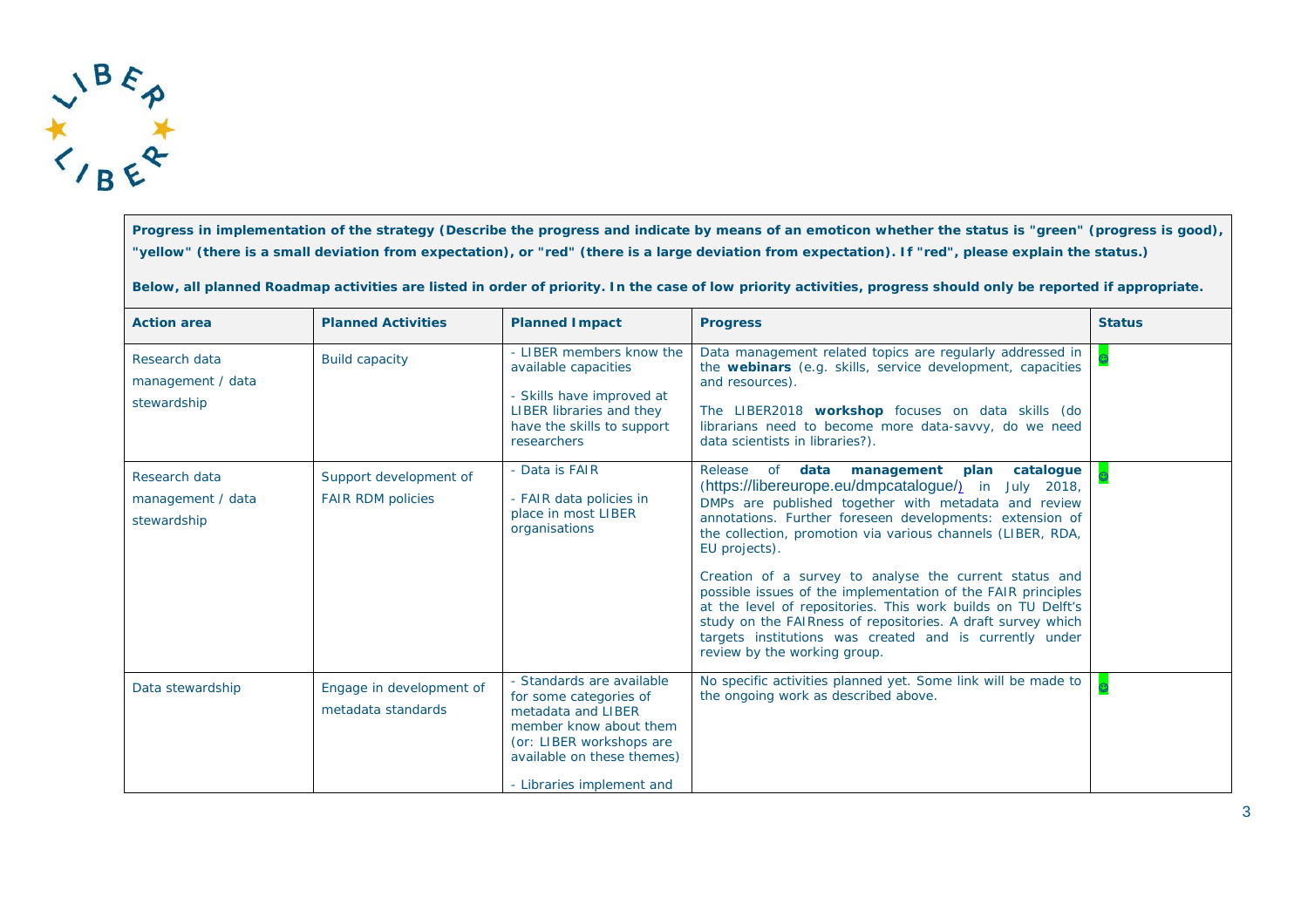|                                                |                                                                                                  | advocate for RDM<br>metadata standards which<br>support FAIR data                                                                                                                                                           |                                                                                                                                                                                                                                                                                                                                                                           |  |
|------------------------------------------------|--------------------------------------------------------------------------------------------------|-----------------------------------------------------------------------------------------------------------------------------------------------------------------------------------------------------------------------------|---------------------------------------------------------------------------------------------------------------------------------------------------------------------------------------------------------------------------------------------------------------------------------------------------------------------------------------------------------------------------|--|
| Data stewardship                               | Create capacity in libraries<br>to support FAIR data                                             | - Theme of a LIBER annual<br>conference, or a LIBER<br>workshop                                                                                                                                                             | A workshop "Data Science in Libraries" for LIBER2018 was<br>delivered. Coordination and growth of involvement of<br>libraries in data skills activities is needed (explore what is<br>already in place, e.g. Carpentries memberships).                                                                                                                                    |  |
| Data stewardship                               | Advocate for FAIR data                                                                           | - The point of view of<br>LIBER is known (e.g. RDA,<br>EC, EUA/LERU/UNICA,<br>W3C)                                                                                                                                          | Close exchange with RDA (via Interest Groups: Libraries for<br>Research Data, Long Tail, Training, etc.) has been<br>established, further exchange via EU projects (e.g.<br>EOSCpilot, RDA Europe, FOSTER).<br>Explore opportunities of collaboration with the GO-FAIR                                                                                                    |  |
|                                                |                                                                                                  |                                                                                                                                                                                                                             | initiative.                                                                                                                                                                                                                                                                                                                                                               |  |
| Data stewardship                               | Promote the role of<br>libraries to data<br>infrastructure providers<br>and research communities | - LIBER Website provides<br>fact sheets about role of<br><b>libraries</b><br>- Partner in EC projects                                                                                                                       | Factsheets on the role of libraries in RDM and FAIR data are<br>available on the LIBER website.<br>Via the LIBER Office some results of the EOSCpilot results<br>on skills, capacities and training (D7.1, D7.2, D7.3,<br>https://eoscpilot.eu/media/deliverables) were promoted to<br>the working group members. One working group contributed<br>as a reviewer to D7.2. |  |
| Semantic interoperability;<br>open linked data | Facilitate the exchange of<br>expertise on enhancing<br>scholarly data and related<br>services   | - Theme of a LIBER annual<br>conference, or a LIBER<br>workshop<br>- Case examples of<br>libraries implementing LOD<br>- Pilot projects (EC) to<br>study semantic<br>interoperability of research<br><i>infrastructures</i> | A LIBER workshop "Semantic Interoperability Initiative for<br>LIBER" was held in July 2018, it also served as the first<br>meeting of the LOD WG.<br>A work plan for the WG has been developed. Currently the<br>WG has seven members including the chair.                                                                                                                |  |
| Shared services & cloud<br>services            | Produce overview of<br>landscape                                                                 | - LIBER Website provides<br>an overview about the<br>available services for<br><b>LIBER libraries</b><br>- LIBER libraries provide<br>case studies and best                                                                 | Not started yet.                                                                                                                                                                                                                                                                                                                                                          |  |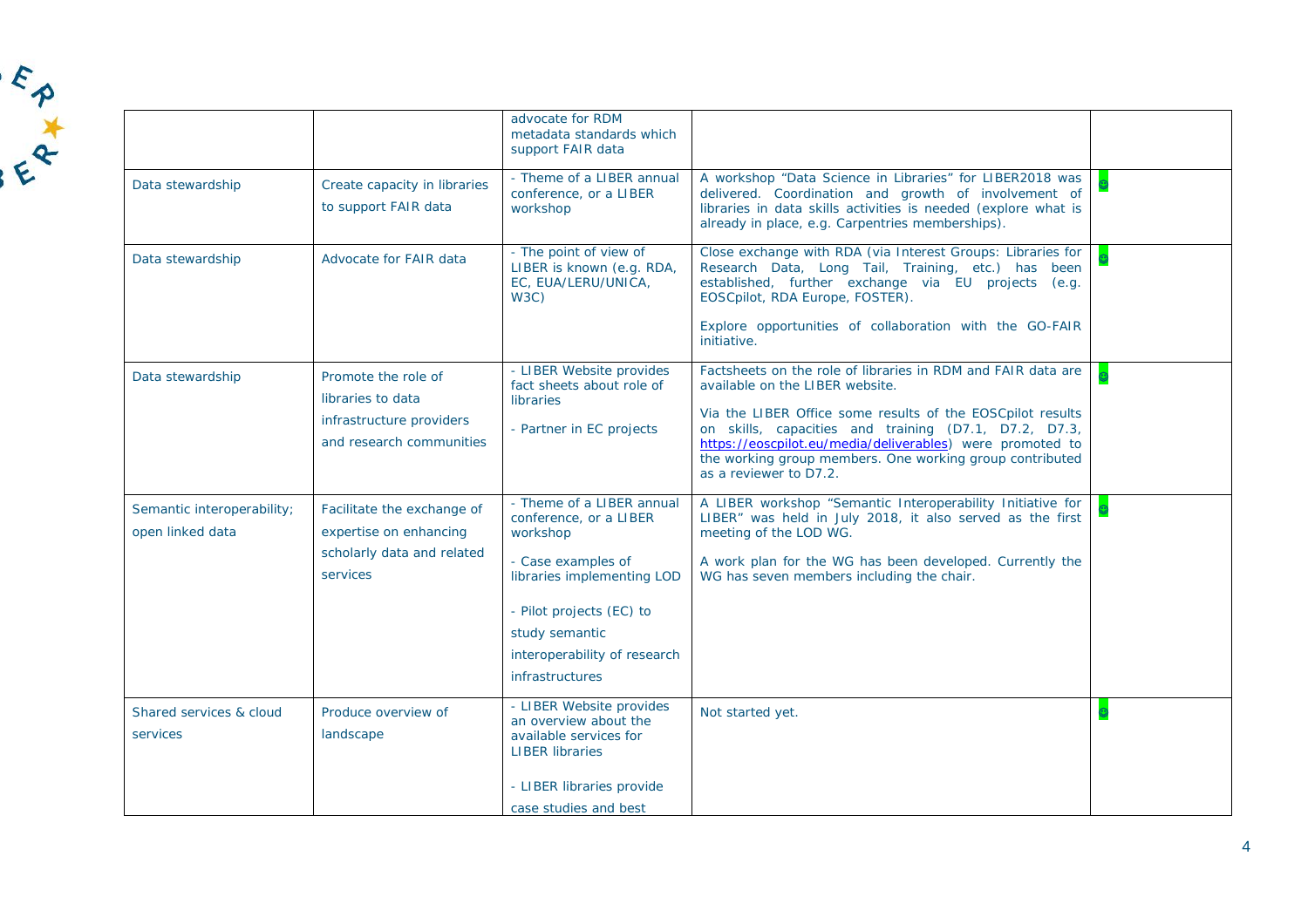

|                          |                                                                                                     | practices on different kinds<br>of shared services                                               |                                                                                                                                                                                                                                         |  |
|--------------------------|-----------------------------------------------------------------------------------------------------|--------------------------------------------------------------------------------------------------|-----------------------------------------------------------------------------------------------------------------------------------------------------------------------------------------------------------------------------------------|--|
| Disciplinary partnership | Engage in joint capacity<br>building (training) with<br>disciplinary communities<br>e.g. via CLARIN | - LIBER provides quidance<br>for libraries for<br>engagement (through<br>Website, of fact sheet) | Case studies on research data services and planning with a<br>disciplinary focus are under development, first drafts have<br>been created (language and linguistics, engineering and<br>technical sciences, further under development). |  |
| Disciplinary partnership | Facilitate engagement with<br>e-infra                                                               | - LIBER provides quidance<br>for libraries for<br>engagement (through<br>website, or fact sheet) | Not yet started.                                                                                                                                                                                                                        |  |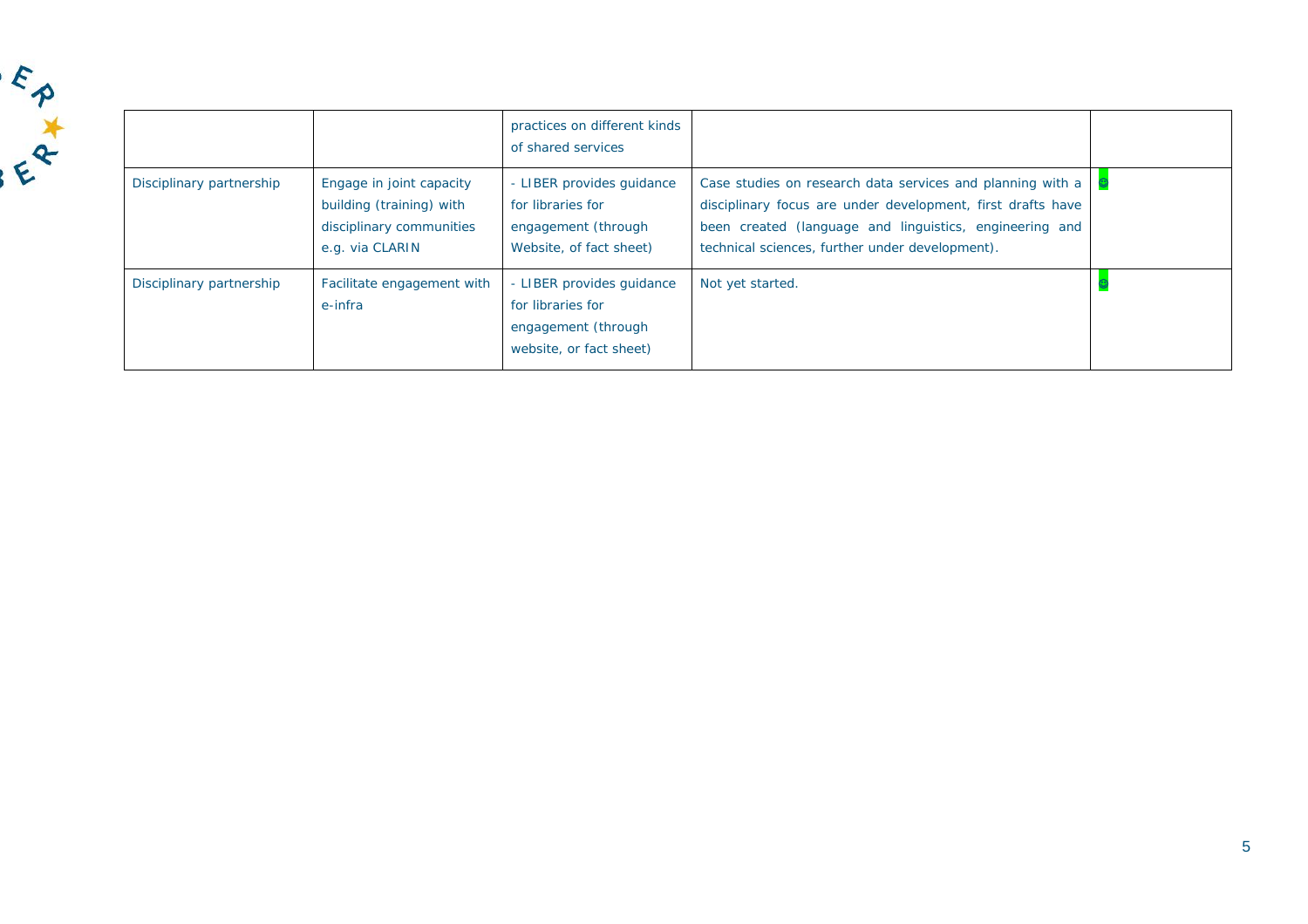

# REPORT STEERING COMMITTEE

### **Date report: 21-09-2018**

| <b>Name SC: Digital Skills &amp; Services</b> |                                        |  |  |
|-----------------------------------------------|----------------------------------------|--|--|
| Reporting period: May 2018 - September 2018   |                                        |  |  |
| Chair:                                        | <b>Astrid Verheusen</b>                |  |  |
| Secretary:                                    | Liisi Lembinen                         |  |  |
| <b>Member SC:</b>                             | Hilde Van Kiel                         |  |  |
| <b>Member SC:</b>                             | Andreas Degkwitz, Lotte Wilms          |  |  |
| <b>Member SC:</b>                             | Susanne Dalsgaard Krag, Cécile Swiatek |  |  |
| <b>Executive Director:</b>                    | <b>Astrid Verheusen</b>                |  |  |

| Overall progress (Provide an overview of activities and products delivered since the previous report and<br>the planning of upcoming activities and products) |                                                                                                                                                                                               |  |  |
|---------------------------------------------------------------------------------------------------------------------------------------------------------------|-----------------------------------------------------------------------------------------------------------------------------------------------------------------------------------------------|--|--|
| <b>Activities SC &amp; Working Groups:</b>                                                                                                                    | SC and WG Leadership meetings in Lilliad before the LIBER Conference<br>2018                                                                                                                  |  |  |
| <b>Public</b><br><b>Events</b><br>held<br>(e.g.<br>workshops):                                                                                                | Alumni Event for the 4 cohorts that took part in the Emerging Leaders<br>program. Very successful, 30 participants (on 80 possible attendants in<br>total).                                   |  |  |
|                                                                                                                                                               | Cohort 4 of the Emerging Leadership group had their final meeting before<br>the LIBER Conference at Lilliad.                                                                                  |  |  |
|                                                                                                                                                               | Presentation of the Emerging Leadership program at the Liber Conference<br>in Lille.                                                                                                          |  |  |
|                                                                                                                                                               | Let's Build The Skills! LIBER & FOSTER Plus Workshop at LIBER 2018<br>https://libereurope.eu/blog/2018/07/12/digital-skills-liber-2018/                                                       |  |  |
| <b>Delivered products:</b>                                                                                                                                    | Job descriptions on the website https://libereurope.eu/job-descriptions/                                                                                                                      |  |  |
|                                                                                                                                                               | Pre-conference Workshop "Open Science and Research Libraries: Let's build<br>skills"<br>the<br>$\overline{4}$<br>2018<br>materials<br>July,<br>https://zenodo.org/record/1308131#.W6jMfc4zaUm |  |  |

| <b>Status of budget utilisation</b> |           |
|-------------------------------------|-----------|
| <b>Budget allocated:</b>            | € $6.000$ |

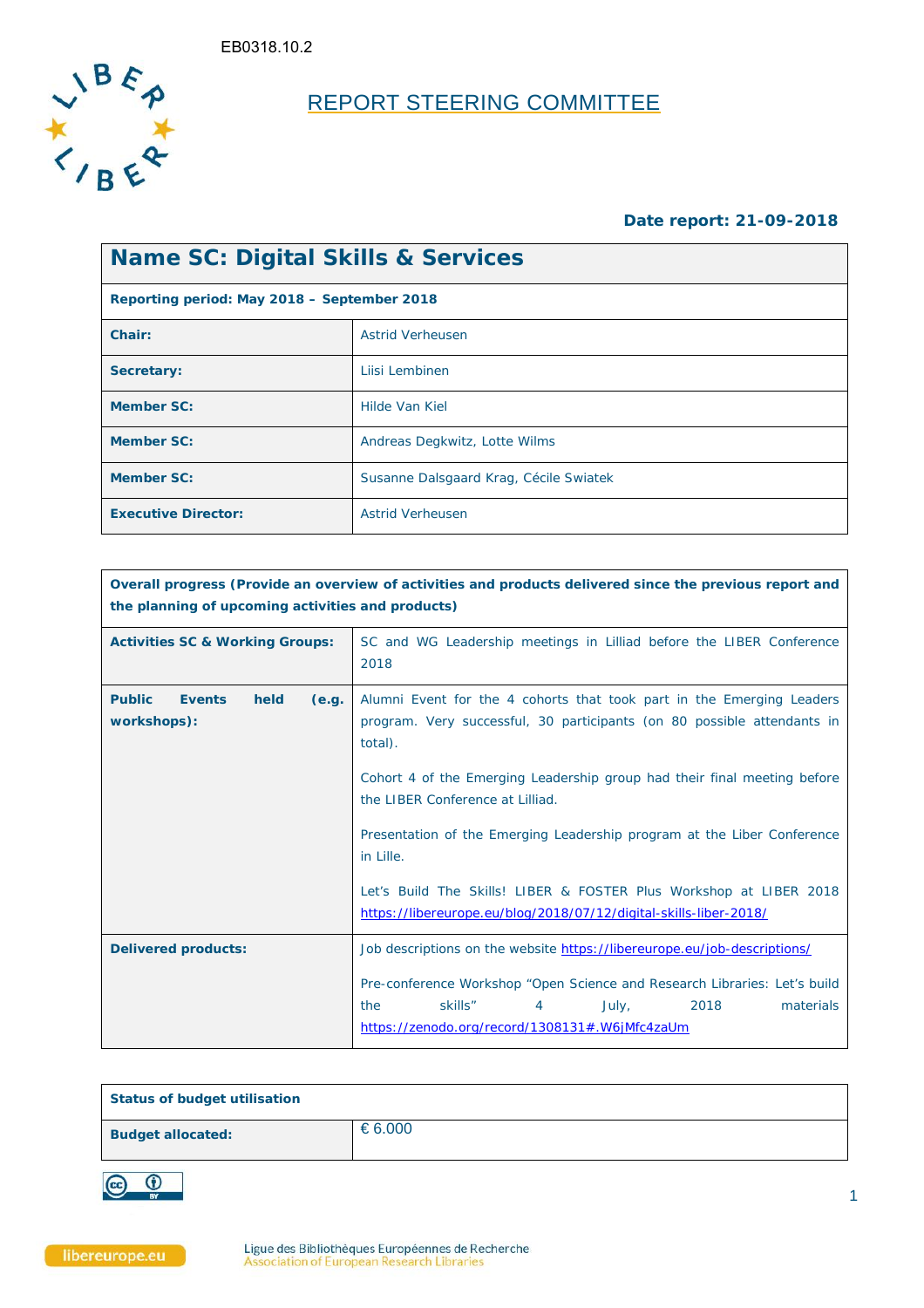

| € 1191,93                                  |  |  |  |
|--------------------------------------------|--|--|--|
| €4808,07                                   |  |  |  |
|                                            |  |  |  |
| Necessary decisions of the Executive Board |  |  |  |
|                                            |  |  |  |
|                                            |  |  |  |
|                                            |  |  |  |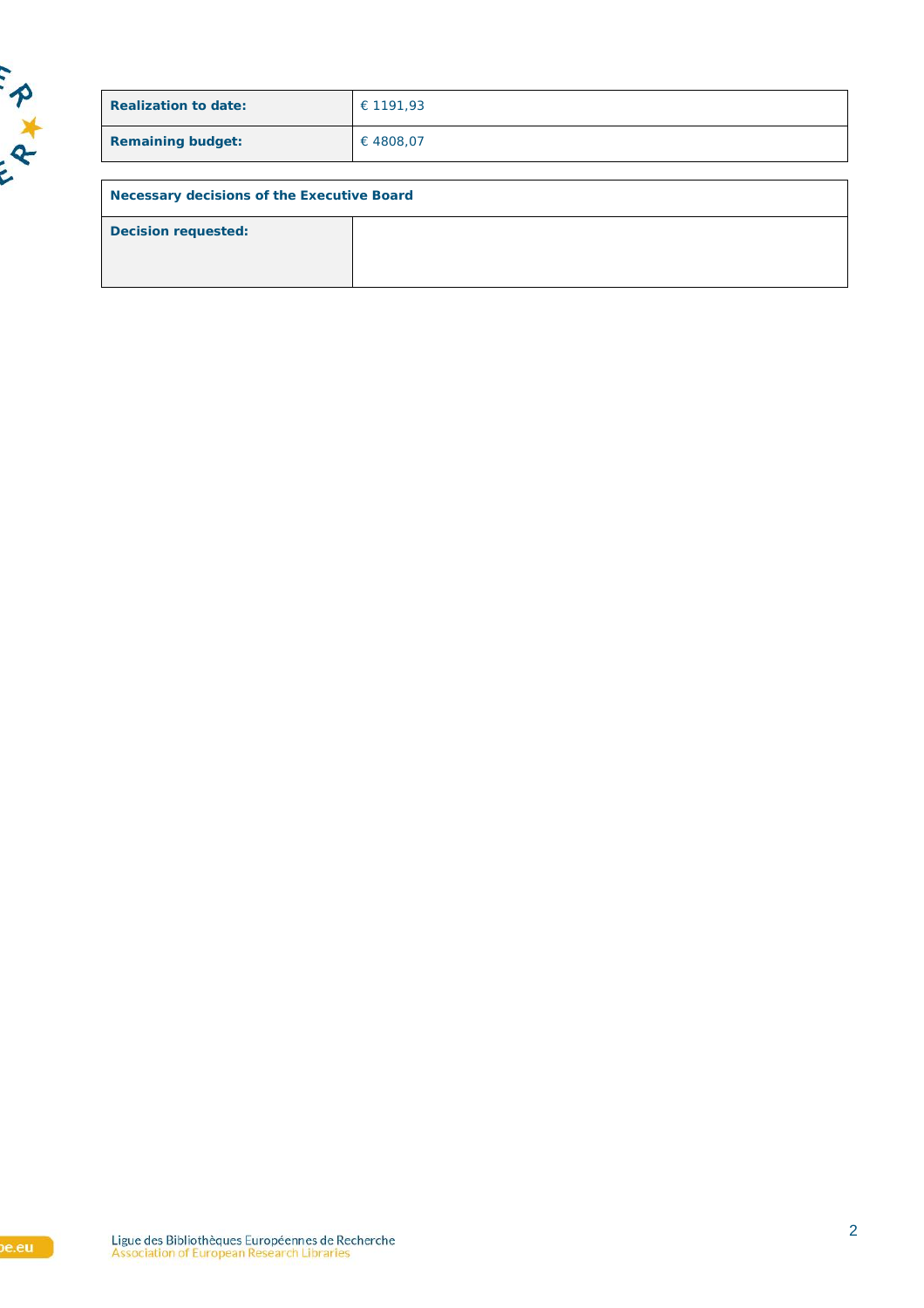

**Progress in implementation of the strategy (Describe the progress and indicate by means of an emocion whether the status is "green" (progress is good), "yellow" (there is a small deviation from expectation), or "red" (there is a large deviation from expectation). If "red", please explain the status.)**

**Below, all planned Roadmap activities are listed in order of priority. In the case of low priority activities, progress should only be reported if appropriate.**

| <b>Action area</b>                                  | <b>Planned Activities</b>                                                                           | <b>Planned Impact</b>                                                                                                                                                                                                        | <b>Progress</b>                                                                                                                                                                     | <b>Status</b> |
|-----------------------------------------------------|-----------------------------------------------------------------------------------------------------|------------------------------------------------------------------------------------------------------------------------------------------------------------------------------------------------------------------------------|-------------------------------------------------------------------------------------------------------------------------------------------------------------------------------------|---------------|
| Text and data mining                                | Develop best practice in<br>supporting TDM e.g.<br>licencing, tools, data<br>storage, visualisation | - Libraries are able to<br>offer services to<br>researchers<br>- A best practice sheet is<br>available for LIBER<br>members on the LIBER<br>Webpage<br>- LIBER libraries have<br>the skills to support<br>researchers in TDM |                                                                                                                                                                                     | 0/0/8         |
| Digital cultural heritage<br>and digital humanities | Partner with digital<br>scholars<br>(can be done through<br><b>LIBER WG + DARIAH</b><br>and CLARIN) | - Additional value of<br>librarians is<br>acknowledged by<br>scholars<br>- LIBER Website<br>displays a fact sheet<br>"how to partner with<br>digital scholars"<br>- LIBER collaborates at<br>practical level with            | We aim to co-host a one-day event together with the<br>Libraries SIG of ADHO prior to the DH2019 conference<br>next summer and want to involve DARIAH and<br><b>CLARIN</b> in this. | $\odot$       |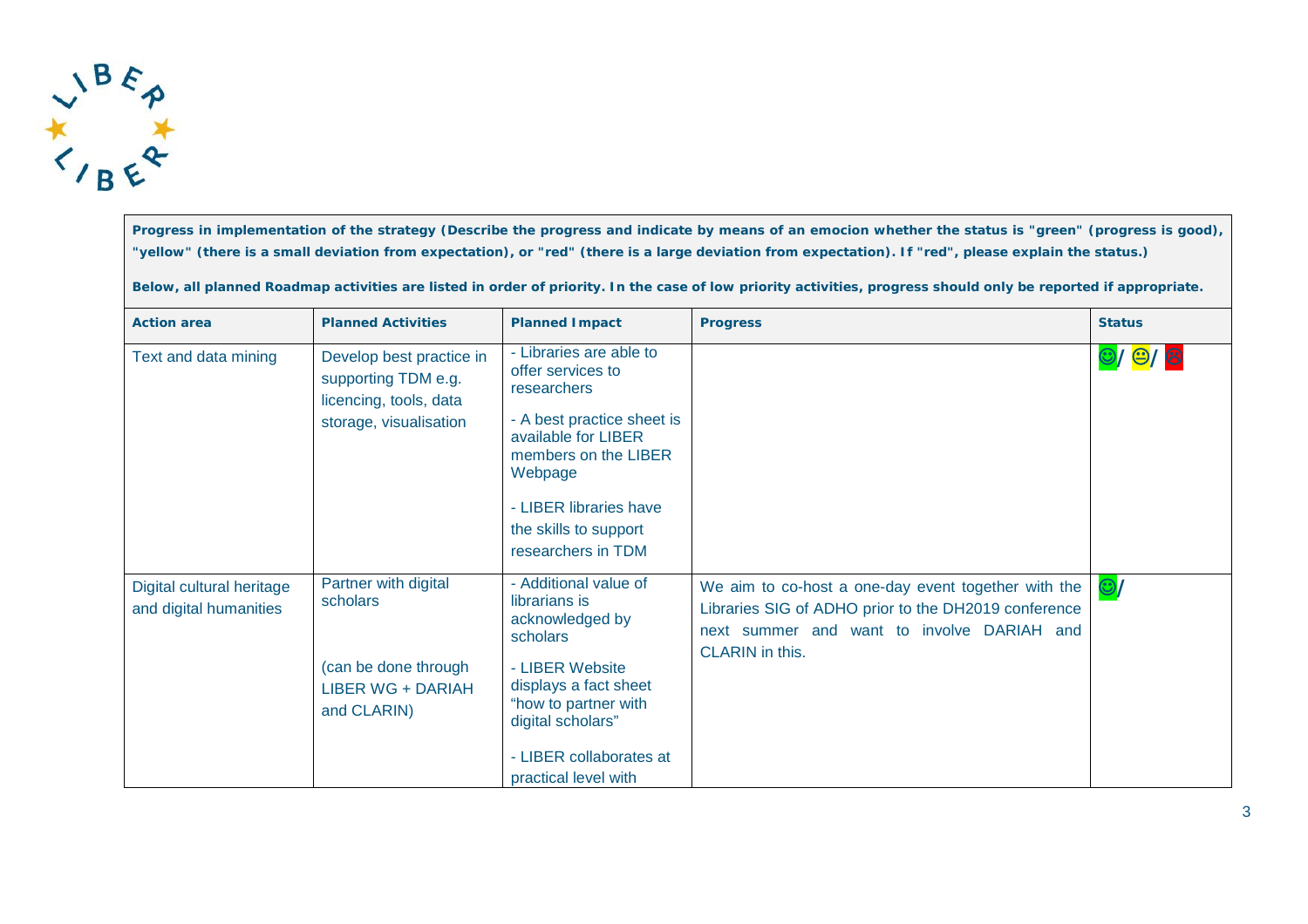|                                                                            |                                                                                                                                    | <b>DARIAH and CLARIN</b>                                                                                                                                                   |                                                                                                                                                                                                                                                           |                                      |
|----------------------------------------------------------------------------|------------------------------------------------------------------------------------------------------------------------------------|----------------------------------------------------------------------------------------------------------------------------------------------------------------------------|-----------------------------------------------------------------------------------------------------------------------------------------------------------------------------------------------------------------------------------------------------------|--------------------------------------|
| Changing the service<br>development philosophy                             | Sharing best practice on<br>development of software<br>and systems with user<br>engagement to build the<br>best solutions for them | - LIBER members know<br>agile development and<br>have examples how to<br>enhance user<br>engagement.                                                                       |                                                                                                                                                                                                                                                           | $\bigcirc$ / $\bigcirc$ / $\bigcirc$ |
| <b>Information Ethics</b>                                                  | Explore role of library in<br>information ethics and<br>Responsible Research &<br>Innovation                                       | - There are clear aims in<br>role of the library in the<br>information ethics<br>- LIBER Website<br>provides a fact sheet<br>about information ethics<br>for LIBER members |                                                                                                                                                                                                                                                           | $\bigcirc$ / $\bigcirc$ / $\bigcirc$ |
| Digital cultural heritage<br>and digital humanities                        | Spread best practice in<br>managing digital<br>humanities content<br>(can be done by LIBER<br>workshop on Digital<br>Humanities)   | - Evidence based<br>feedback of best<br>practice usage<br>- LIBER workshop<br>"Digital humanities"<br>produces a best practice<br>list available on LIBER<br>Website       | We've published the use cases/best practices of our<br>members on the LIBER Zenodo group and a<br>summarising blog post on the website.<br>https://libereurope.eu/blog/2018/08/27/a-mini-survey-<br>of-digital-humanities-in-european-research-libraries/ | $\odot$                              |
| Diversifying digital skills<br>of library staff members<br>and researchers | Develop skills profiles                                                                                                            | - Librarians are informed<br>about options to improve<br>their skills profile.<br>- New profiles are<br>available on LIBER<br>website.                                     | Job description database launched on the LIBER<br>website https://libereurope.eu/job-descriptions/                                                                                                                                                        | $\bigcirc$ / $\bigcirc$ / $\bigcirc$ |
| Digital cultural heritage<br>and digital humanities                        | Promote the role of<br>libraries in digital<br>humanities                                                                          | - Additional value of<br>librarians is<br>acknowledged by<br>scholars<br>- LIBER Website                                                                                   | We're preparing the large survey for all LIBER<br>members to be conducted in 2019. The outcomes of<br>this survey will serve as input for a PhD project on the<br>role of libraries in digital humanities at Maasticht                                    | $\odot$ /                            |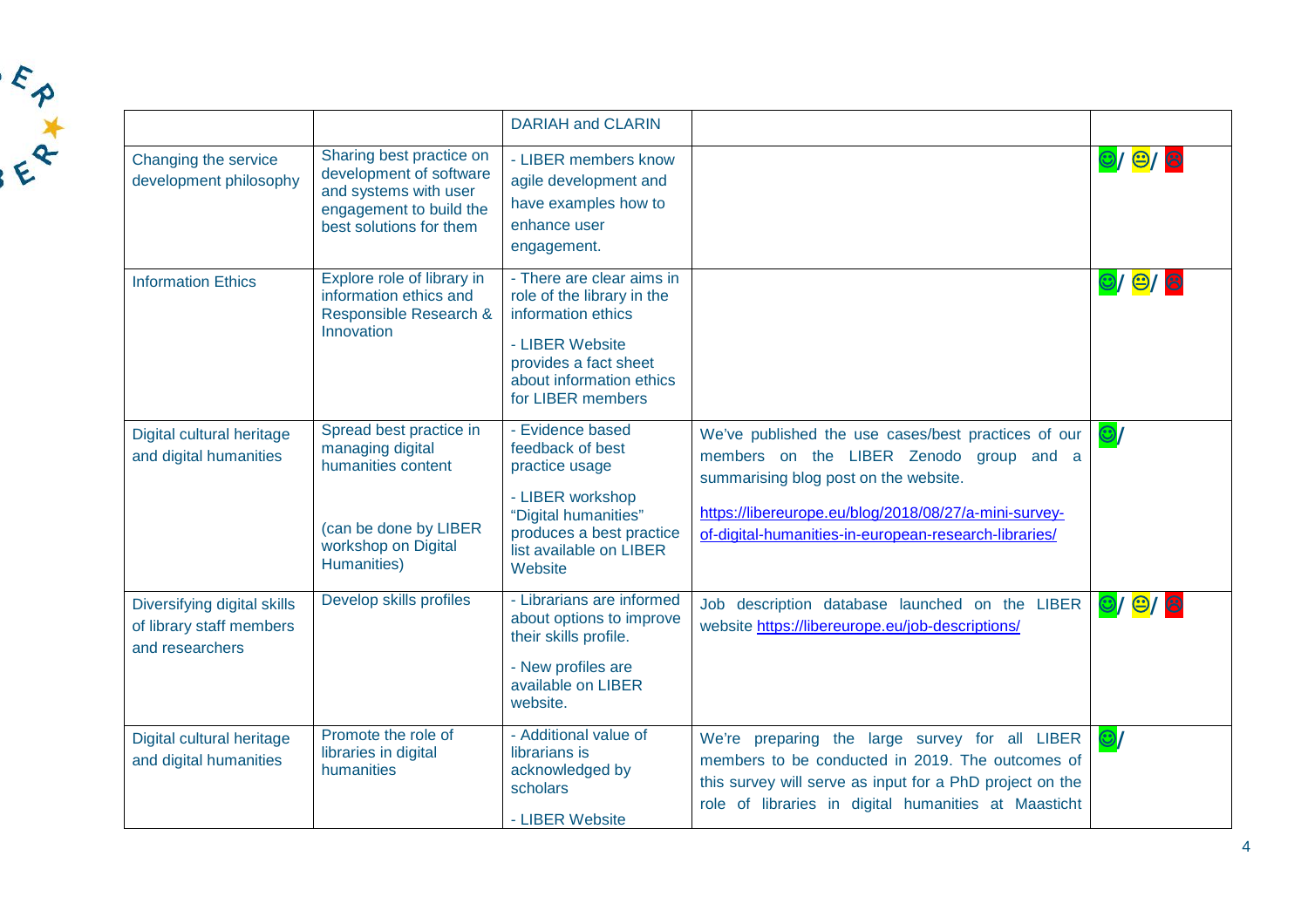|                                                                            | (can be done through<br><b>LIBER WG + DARIAH</b><br>and CLARIN)                                                                                                                                                           | displays a fact sheet<br>"how to partner with<br>digital scholars"                                                                                                                                                                     | University which Lotte Wilms started on 1 July under<br>supervision of Prof. Dr. Sally Wyatt.                                                                                                                                                                                                                           |                                      |
|----------------------------------------------------------------------------|---------------------------------------------------------------------------------------------------------------------------------------------------------------------------------------------------------------------------|----------------------------------------------------------------------------------------------------------------------------------------------------------------------------------------------------------------------------------------|-------------------------------------------------------------------------------------------------------------------------------------------------------------------------------------------------------------------------------------------------------------------------------------------------------------------------|--------------------------------------|
| Diversifying digital skills<br>of library staff members<br>and researchers | Build capacity to support<br>digital activities                                                                                                                                                                           | - LIBER leadership<br>programme takes this<br>field into account in the<br>programme<br>- Digital skills are<br>embedded in the work<br>programmes of LIBER<br>working groups                                                          | Before 2018 LIBER conference Emerging Leaders<br>Program alumni event was organised. Emerging<br>Leaders Program had a separate slot in the LIBER<br>2018 programme.<br>LIBER Journees 2020 and 2022 host call was<br>announced in July. 8 institutions have shown interest to<br>organise next LIBER Journees program. | $\bm{\mathbb{O}}$                    |
| Diversifying digital skills<br>of library staff members<br>and researchers | Identify digital skills<br>needed by researchers                                                                                                                                                                          | - Librarians are ready to<br>offer courses to improve<br>digital skills.<br>- List of skills is provided<br>on LIBER Website to<br>support LIBER libraries<br>in their support to<br>researchers                                       |                                                                                                                                                                                                                                                                                                                         | $\bigcirc$ / $\bigcirc$ / $\bigcirc$ |
| Diversifying digital skills<br>of library staff members<br>and researchers | Prioritise development of<br>new skills / open science<br>skills<br>Problem definition<br>Scenarios and match the<br>skills to address the<br>problem<br><b>Skills list</b><br>Learning<br>$\Rightarrow$<br>opportunities | - Develop new and<br>innovative information<br><b>skills</b><br>developing new<br>$\Rightarrow$<br>job profiles /<br>initial & lifelong<br>trainings<br>integrating<br>$\Rightarrow$<br>exterior<br>competencies<br>into library staff | - Digital skills are embedded in the work programmes<br>of LIBER working group<br>- LIBER leadership programme takes this field into<br>account in the programme<br>Deliverables: Printable article, factsheet (document<br>TBD) / map / viz : onlins & printable                                                       | $\bm{\mathbb{O}}$                    |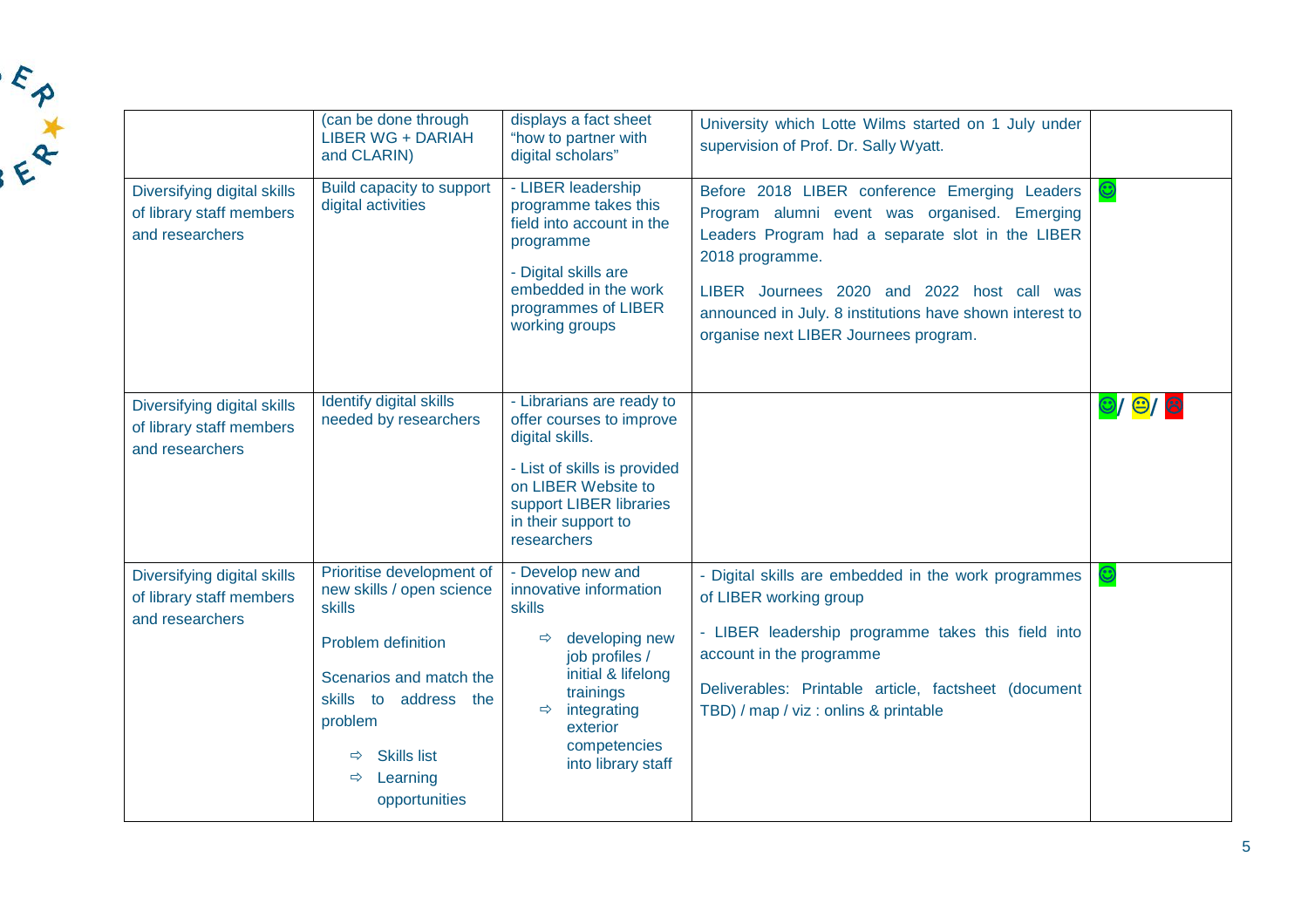|                                                                            | Starting by a pb to<br>establish<br>skills<br>and<br>address the problem<br><b>Susanne Gitte Birgit</b><br><b>Camilla Nathalie</b> |                                                                                                                                                                                                                                                                                                                                                                                                                                                                  |                                                                                                                                                         |  |
|----------------------------------------------------------------------------|------------------------------------------------------------------------------------------------------------------------------------|------------------------------------------------------------------------------------------------------------------------------------------------------------------------------------------------------------------------------------------------------------------------------------------------------------------------------------------------------------------------------------------------------------------------------------------------------------------|---------------------------------------------------------------------------------------------------------------------------------------------------------|--|
| Diversifying digital skills<br>of library staff members<br>and researchers | Examine how digital<br>skills are embedded in<br>curricula and training<br>programmes                                              | Examine how digital<br>skills can be embedded<br>in the curricula:<br>- of library and<br>information science<br>programmes<br>- of universities in the<br>training of researchers<br>and of library staff<br>Modifying<br>$\Rightarrow$<br>existing profiles,<br>making them<br>evolve<br>100% librarian<br>$\Rightarrow$<br>professional<br>competencies<br>evolution<br>Positioning<br>$\Rightarrow$<br>librarians as<br>"digital skills"<br>skilled trainers | LIS schools' curricula description<br>Researchers' curricula: digital skills embedded.<br>Everyone looks.<br>- Summary / short study online & printable |  |

FAXA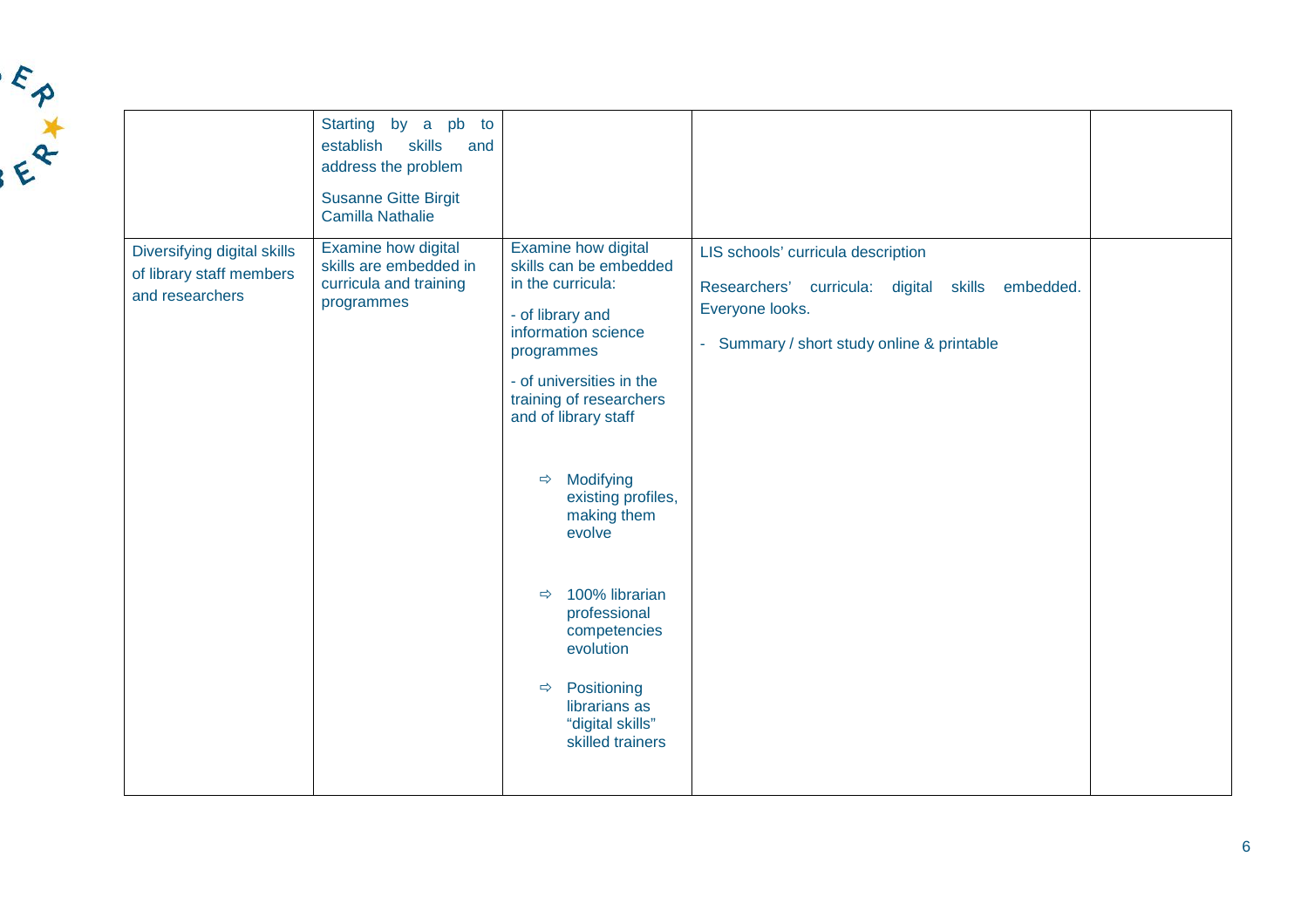| Diversifying digital skills<br>of library staff members<br>and researchers | Build skills set for library<br>staff and researchers | - Determine a set of<br>basic skills vs. expert<br>skills: list of skills is<br>provided on LIBER<br>Website to support<br><b>LIBER libraries in their</b><br>support to researchers<br>- Skills from initial<br>training to lifelong<br>training for library staff<br>and researchers<br>- Librarians as trainers to | Webinar or workshop, or both: partnership with EOSC?<br>with SPARC? To be decided on Nov 23rd meeting |
|----------------------------------------------------------------------------|-------------------------------------------------------|-----------------------------------------------------------------------------------------------------------------------------------------------------------------------------------------------------------------------------------------------------------------------------------------------------------------------|-------------------------------------------------------------------------------------------------------|
|                                                                            |                                                       | improve digital skills                                                                                                                                                                                                                                                                                                |                                                                                                       |
| Diversifying digital skills<br>of library staff members<br>and researchers | Proposed and share<br>guidelines                      | - Select, establish and<br>share case-reviews on<br>the LIBER website<br>Examine how these<br>examples can be fed<br>into the development of<br>national and European<br>guidelines                                                                                                                                   | Deliverables: Case reviews<br>(factsheets,<br>online &<br>printable)                                  |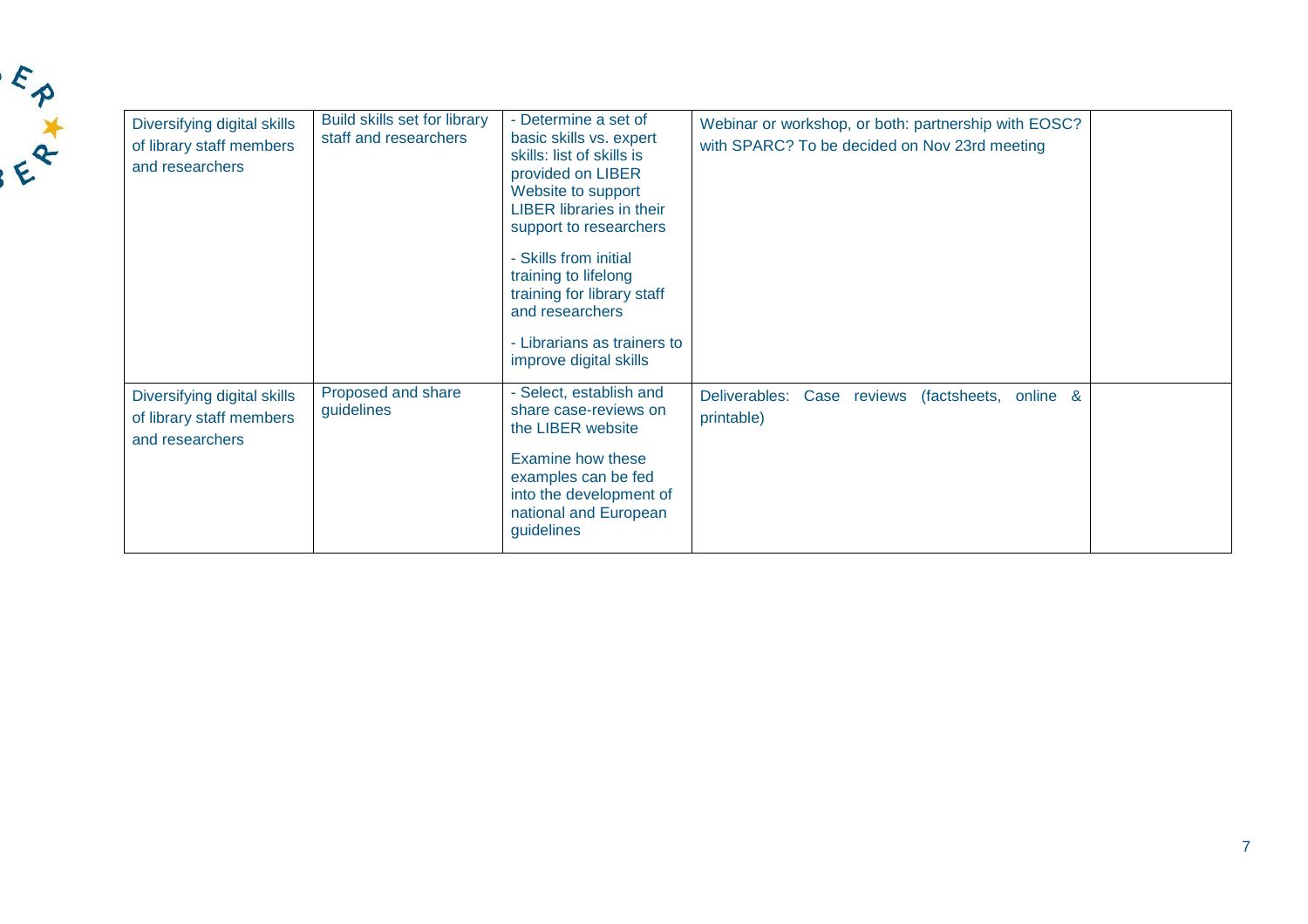

# Digital Skills for Library Staff and Researchers

Co-Chairs: Susanne Dalsgaard Krag (DK) and Cécile Swiatek (FR) *LIBER Representative: Vasso Kalaitzi (?)*

## Aims

## **Action and WG relationships we are aiming at**

- Action planned and impact: see the Progress Report
- WG liaising with all 8 other WG (WG members have a liaising attribution): collect input and share progress
- WG liaising with LIBER HQ / representative of the LIBER Office
- Other partnerships: TBD in relation with action(s) planned

## Method

**How we shall proceed**

- **Fitting the LIBER Strategy**
- Collecting input and expectations from workshop, WG meetings, Knowledge Café
- $\Rightarrow$  Arbitration among priorities and defining an action programme: roadmap for 2 years
- $\Rightarrow$  Progress report to the SC and Board

## **Timeline**

# **SC meetings, Board meetings, CPC & HQ calendar** WG plenary



*DigitalSkills WG July 2018 membership*

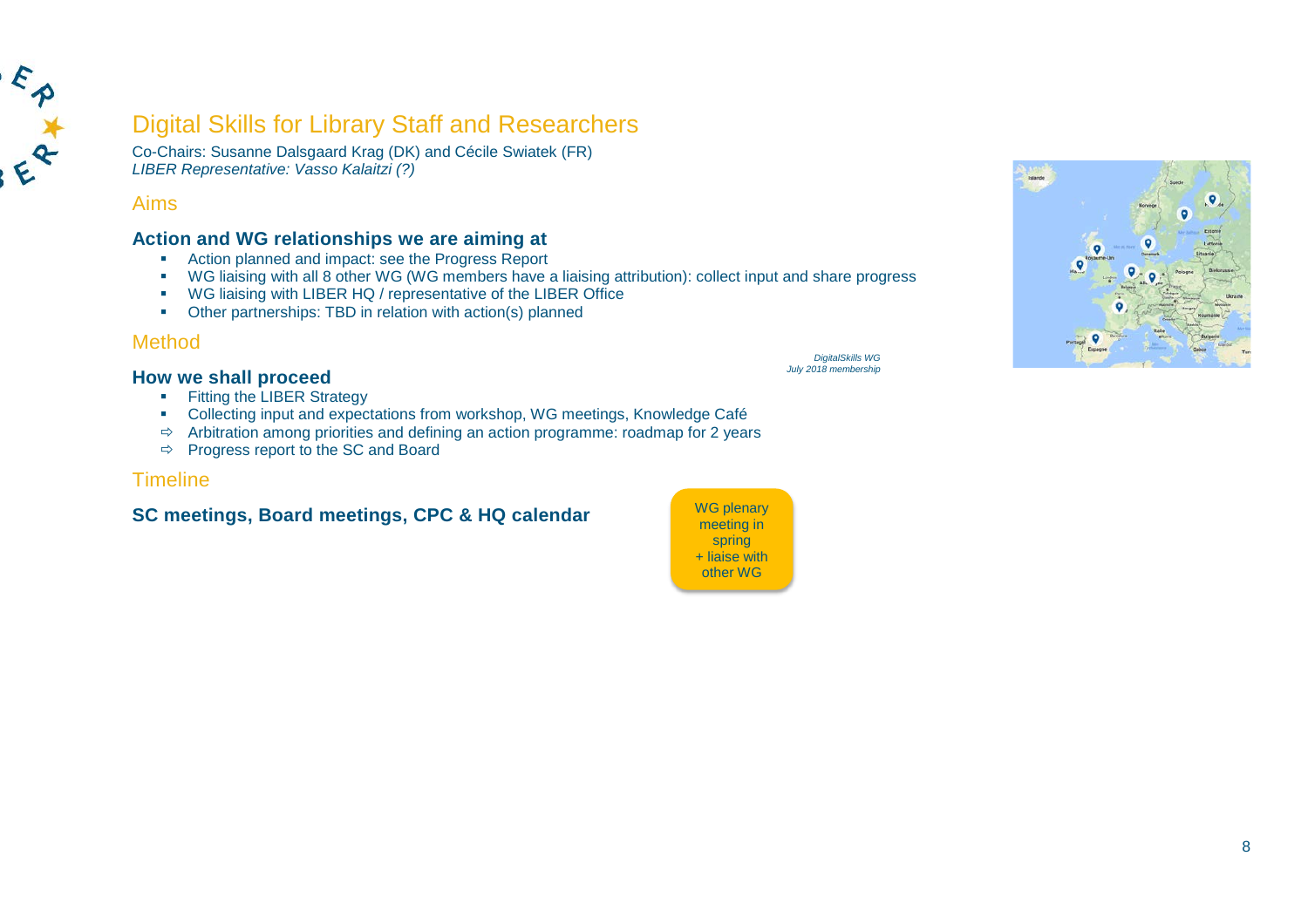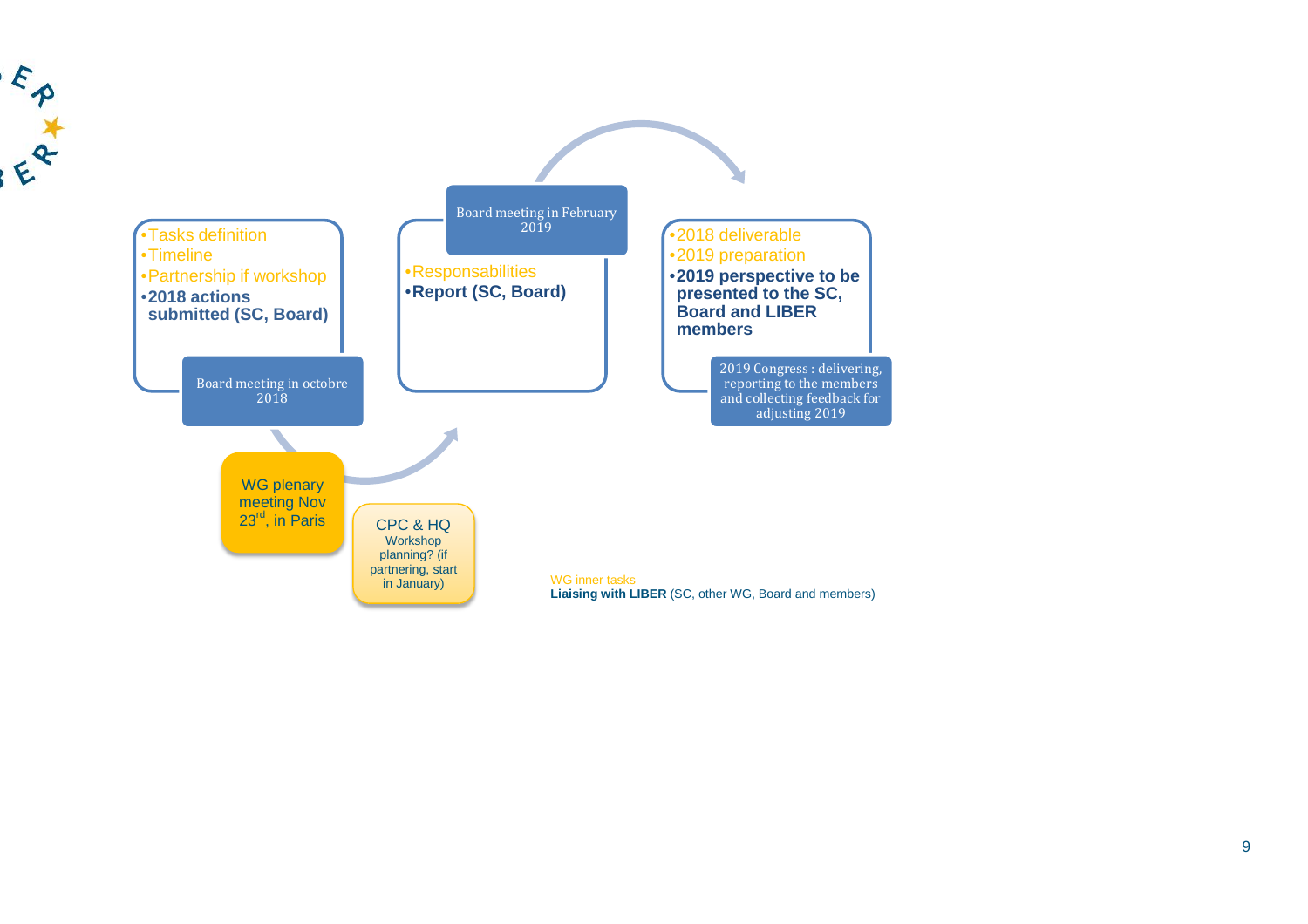

EB0318.10.1

# REPORT STEERING COMMITTEE

### **Date report:** 06/10/18

| <b>Name SC:</b> Innovative Scholarly Communication |                                                                 |  |
|----------------------------------------------------|-----------------------------------------------------------------|--|
| Reporting period: July - October 2018              |                                                                 |  |
| Chair:                                             | Giannis Tsakonas                                                |  |
| Secretary:                                         | Sofie Wennström                                                 |  |
| <b>Member SC:</b>                                  | Matthijs van Otegem, Lluis Anglada, Chairs of WG on Open Access |  |
| <b>Member SC:</b>                                  | Ben White, Interim Chair of WG on Copyright and Legal Matters   |  |
| <b>Member SC:</b>                                  | Charlotte Wien, Chair of WG on Innovative Metrics               |  |
| <b>Executive Director:</b>                         | Astrid Verheusen                                                |  |

| Overall progress (Provide an overview of activities and products delivered since the previous report and the<br>planning of upcoming activities and products) |                                                                                                                                                                                                                                                                                                                                                                             |  |
|---------------------------------------------------------------------------------------------------------------------------------------------------------------|-----------------------------------------------------------------------------------------------------------------------------------------------------------------------------------------------------------------------------------------------------------------------------------------------------------------------------------------------------------------------------|--|
| <b>Activities SC &amp; Working Groups:</b>                                                                                                                    | In the EB in Lille it was decided that the life of OA and Innovative Metrics<br>Working Groups will be prolonged until the end of 2019. Comments<br>and ideas about the WGs that were solicited in the Lille Knowledge Café<br>can be found in Appendix A.                                                                                                                  |  |
|                                                                                                                                                               | A virtual working space for the Steering Committee has been created<br>in Open Science Framework, see https://osf.io/685ms/ (registration<br>needed).                                                                                                                                                                                                                       |  |
|                                                                                                                                                               | Two WGs have been restructured, trying to be lighter and more<br>effective. Both these WGs are in the process of writing their<br>implementation plans.                                                                                                                                                                                                                     |  |
|                                                                                                                                                               | Developments in the Copyright Reform landscape lead to a heated and<br>highly active period of the WG of Copyright and Legal Matters.                                                                                                                                                                                                                                       |  |
|                                                                                                                                                               | The Chair has made several virtual meetings with the Chairs of the WG<br>and the communication is 'healthy'.                                                                                                                                                                                                                                                                |  |
| <b>Public events held (e.g. workshops):</b>                                                                                                                   | Two workshops were held during the LIBER Annual Conference.                                                                                                                                                                                                                                                                                                                 |  |
|                                                                                                                                                               | 1. The WG of Copyright and Legal Matters organised "General Data<br>Regulation Compliance in Research<br>Protection<br>Libraries"<br>(approximately 15 persons) and<br>2. the WG of Open Access organized "Libraries Leading the Open<br>Access Transformation: Strategies to Achieve the Vision", in<br>cooperation with the OA2020 initiative (approximately 40 persons). |  |

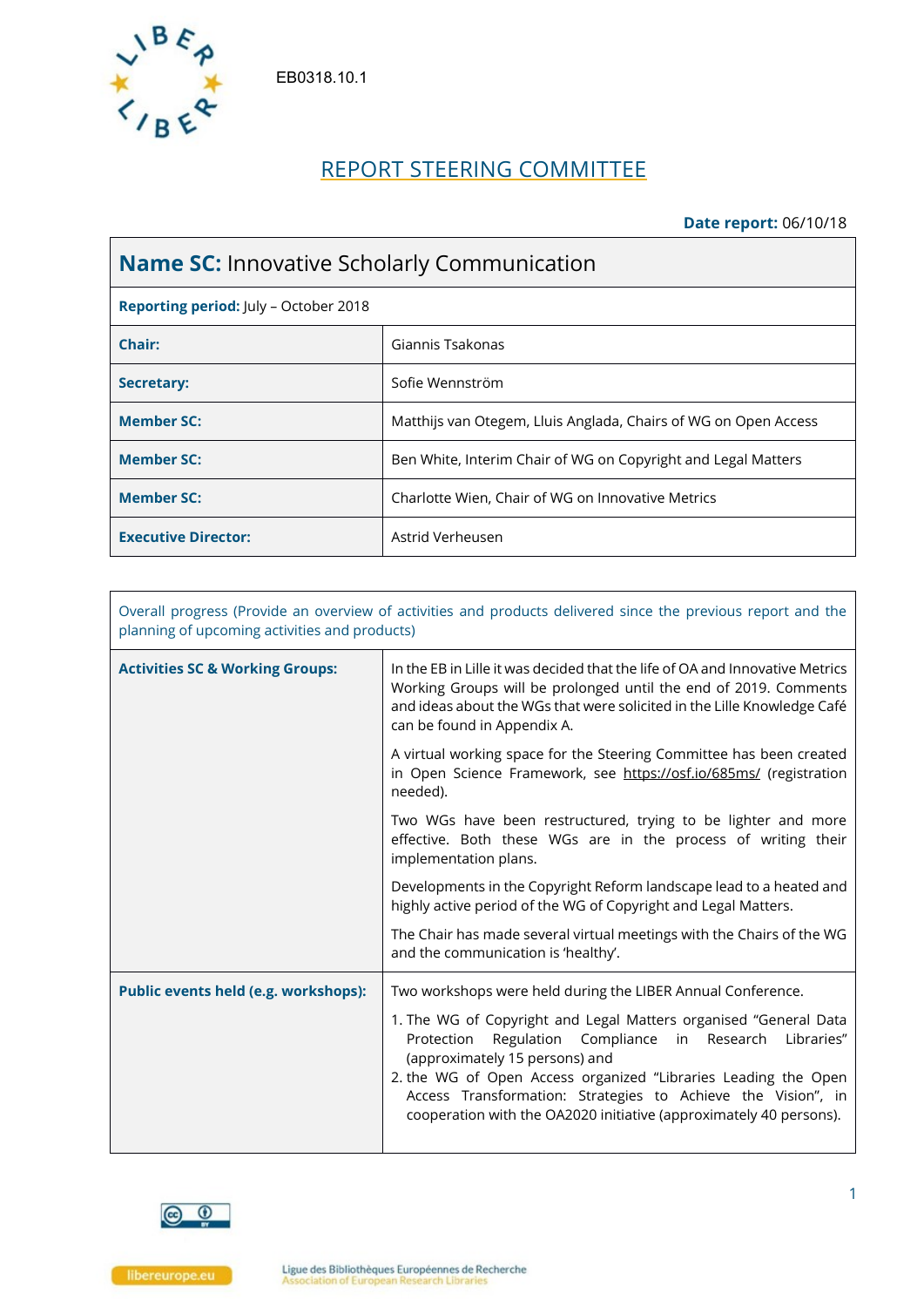

| <b>Delivered products:</b> | <b>Printed documents:</b>                                                                                                                                                              |
|----------------------------|----------------------------------------------------------------------------------------------------------------------------------------------------------------------------------------|
|                            | Scholarly metrics recommendations for research libraries: deciphering<br>the trees in the forest, https://zenodo.org/record/1289831.                                                   |
|                            | <b>Digital documents:</b>                                                                                                                                                              |
|                            | Libraries leading the Open Access Transformation: Strategies to<br>achieve the vision, https://zenodo.org/record/1345016 (workshop<br>report).                                         |
|                            | <b>Posts on LIBER website:</b>                                                                                                                                                         |
|                            | LIBER supports new plan to make Open Access a reality by 2020,<br>https://libereurope.eu/blog/2018/09/04/liber-supports-new-plan-to-<br>make-open-access-a-reality-by-2020/ [response] |
|                            | European research & innovation at risk after Copyright Vote,<br>https://libereurope.eu/blog/2018/09/12/european-research-<br>innovation-at-risk-after-copyright-vote/ [response]       |
|                            | European Copyright Reform: how did we get here & what happens<br>https://libereurope.eu/blog/2018/09/14/european-copyright-<br>next?,<br>what-happens-next/ [report]                   |

| <b>Status of budget utilisation</b> |                                                                                                                   |  |
|-------------------------------------|-------------------------------------------------------------------------------------------------------------------|--|
| <b>Budget allocated:</b>            | € 6.000                                                                                                           |  |
| <b>Realization to date:</b>         | In the reporting period:<br>Print outs for WG of Metrics, 19-06-2018: 325,14 € (270,95 + VAT)<br><b>Existing:</b> |  |
|                                     | Print outs for WG of Copyright, 14-02-2018: 60,44 € (49,95 + VAT)                                                 |  |
| <b>Remaining budget:</b>            | 5.614,42€                                                                                                         |  |

| Necessary decisions of the Executive Board |  |  |
|--------------------------------------------|--|--|
| <b>Decision requested:</b>                 |  |  |

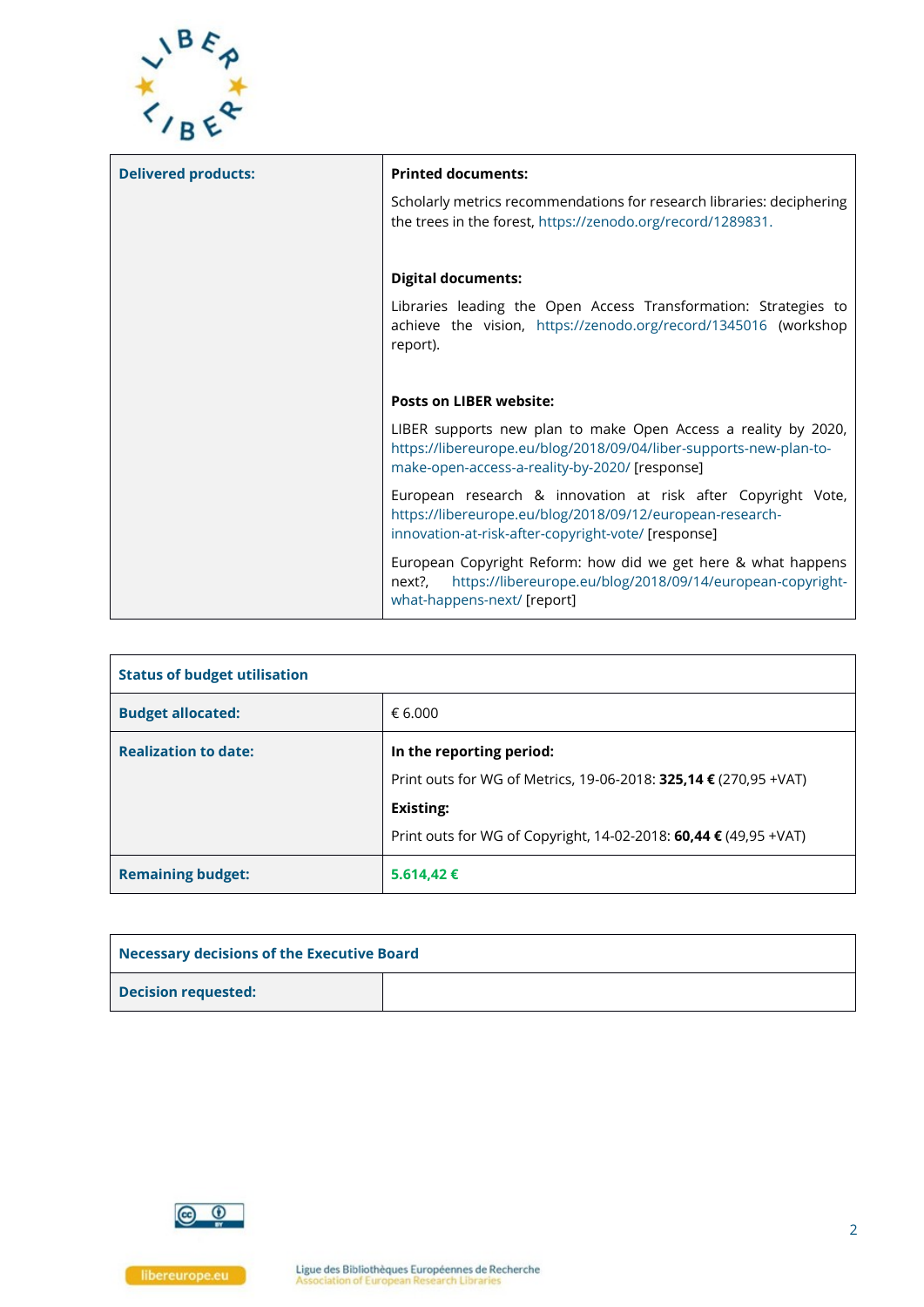

## APPENDIX A

Input from the Knowledge Cafe, Lille, FR for the WGs of Innovative Scholarly Communication Steering Committee

#### **About the WG on Copyright and Legal Matters**

Our members request for some analytical work by experienced colleagues, such as comparisons of different exceptions in different European countries or a model of contractual terms and conditions for TDM. We have to note of course that our WG members have to be supported by people in the many countries that LIBER covers. So we need good connections here. Another request was that it would be greatly appreciate to have a modelling of clauses for consortia, where many contracts are in UK or US law and people have no basis to evaluate if good or bad. This brings forth two things: first that the WG have to explore an international collaboration, across the Atlantic, and here we have to note that the LIBER partnership with other Associations is enabling this, and the second is that this WG has to work together with the one of Open Access. As Ben White mentioned there is increased interest for commercial/industry partners who are negative towards open licensing and ideally there should be some recommendations how to deal with these. The discussion showed that our members understand that we will transform the research field if we engage with other stakeholders and we should raise awareness amongst academics about their rights as authors and not to sign them away to publishers.

#### **About the WG on Open Access**

It seems that the Open Access field is changing rapidly and our members wish to know more about the complications of green open access, and of the Gold Open Access road. So they would appreciate more insights on the latest developments. Most probably the work that is done by Libraries and their University Presses has not gone unnoticed and therefore they wish more information how we can publish ourselves. Again, a call for international cooperation is much needed, which means that the WG should direct its effort to nurture more partnerships and strengthen networking.

It is encouraging to know that those interested can provide help with organizational issues, such as to provide legal advices, which -again- seems like a great link with the WG of Copyright and Legal Matters. But our members said that they are happy to explore issues of Open Access organizations, of infrastructures, of funding opportunities, as well as to help organize focused events, like very detailed workshops.

#### **About the WG on Innovative Metrics**

Our members believe that metrics should include also qualitative aspects and methodologies in order to reveal more details and increase our understanding about how they affect the research process. There is interest in seeing how LIBER supports the innovation and the creation of new metrics standards, which is in line with the recommendations we have about next-generation metrics. However next generation metrics create new challenges that the WG needs to address like to understand some ethical issues of these metrics, as well as be able to use templates for management reporting. We also found an interesting link between this WG and the WG of Digital Skills, which is that they would like to see some competence building in the libraries and among researchers. Finally, the WG can deliver some short guidelines that will help decision makers understand why some metrics fluctuate and what it means when they confront such cases.

Additional note: we should check the Europeana Impact Framework as a metrics tool for digital cultural heritage activities.



libereurope.eu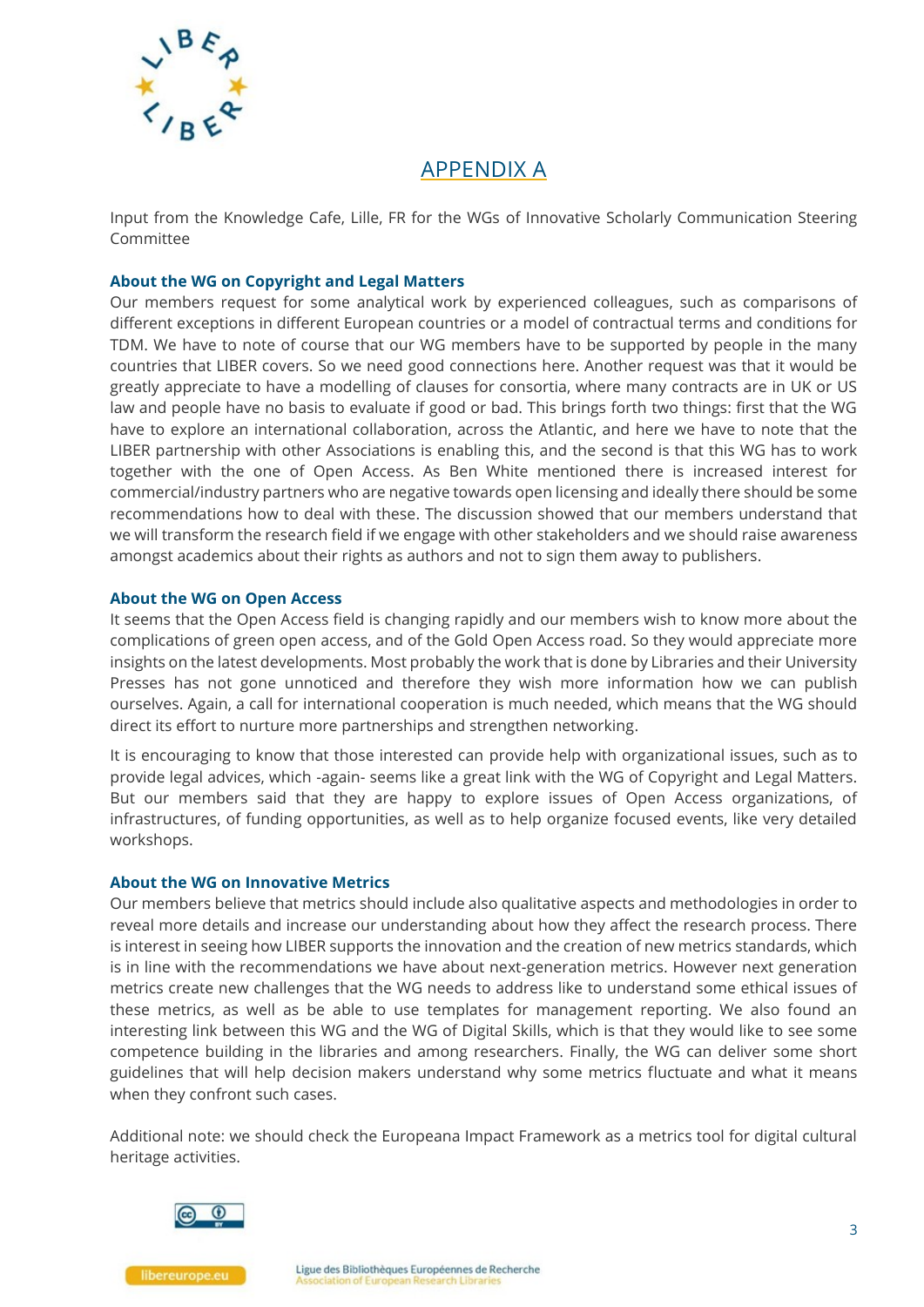

## APPENDIX B

## **REPORT ON GLOBAL SUSTAINABLE COALITION OF OPEN ACCESS SERVICES**

This is a report on SCOSS, the Global Sustainable Coalition of Open Science Services. SCOSS is an Open Science community of organisations that identifies essential OS infrastructure recommending it to the user community for collective / crowd-funding.

#### **Governance**

SCOSS has become more global in its governance structure. The initiative started in 2017 with CAUL (Australia), SPARC-Europe, LIBER and EIFL. Since September 2018, CARL (Canada), ARL (USA) and AAU (Africa) have joined the board.

#### **Key results**

In November 2017 SCOSS launched the first initiative to raise funding for DOAJ and Sherpa Romeo. By now SCOSS has reached € 777,300. A second cycle was started September 2018 to receive applications for expression of interest:

- \* OA or OS infrastructure
- $\star$  Mature organisation
- **X** Non-profit
- $\star$  Support for sustainability

#### **Actions near future**

In November/December the pilot will be evaluated.

LIBER could show more support by communicating this initiative amongst its members. It is recommended to include a message about SCOSS in the November LIBER mailing.

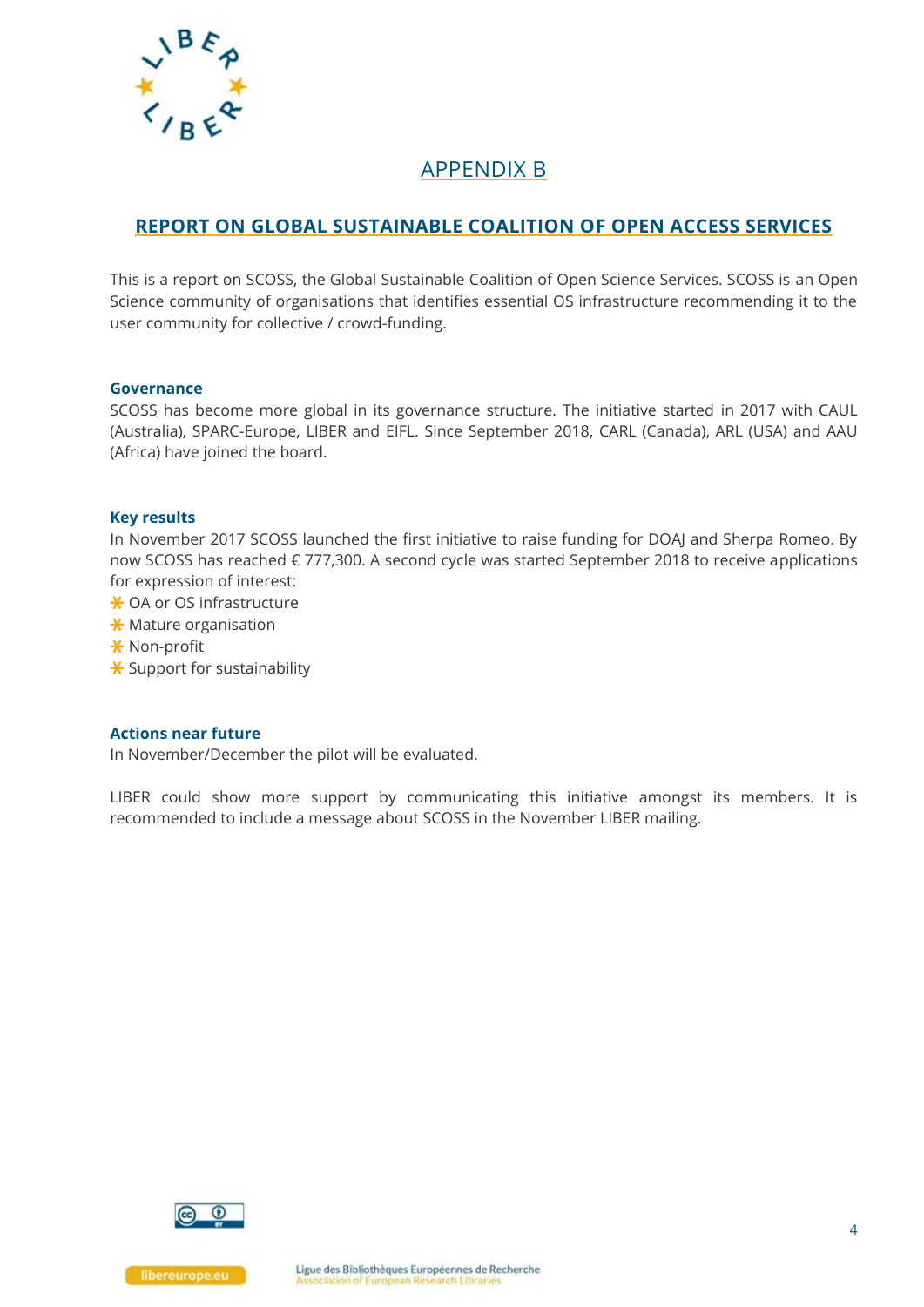

Progress in implementation of the strategy (Describe the progress and indicate by means of an emoticon whether the status is "green" (progress is good), "yellow" (there is a small deviation from expectation), or "red" (there is a large deviation from expectation). If "red", please explain the status.) Below, all planned Roadmap activities are listed in order of priority. In the case of low priority activities, progress should only be reported if appropriate.

| <b>Action area</b>                      | <b>Planned Activities</b>                                                               | <b>Planned Impact</b>                                                                                                                                                                | <b>Progress</b>                                                                                                                                                                                                                  | <b>Status</b>                            |
|-----------------------------------------|-----------------------------------------------------------------------------------------|--------------------------------------------------------------------------------------------------------------------------------------------------------------------------------------|----------------------------------------------------------------------------------------------------------------------------------------------------------------------------------------------------------------------------------|------------------------------------------|
| <b>Copyright &amp; Legal Matters</b>    | Advocate for research<br>friendly copyright<br>reform                                   | - Interests groups are involved in the<br>process of advocacy<br>- LIBER point of view is taken into account<br>in EC discussions                                                    | Several advocacy initiatives together with<br>relevant organizations, such as Science<br>Europe, IFLA, EBLIDA, Public Libraries 2020,<br>SPARC Europe and EUA. Joint letters focused<br>on Article 3, Article 11 and Article 13. | $\mathbf{\widehat{\mathbf{\mathbf{c}}}}$ |
| <b>Copyright &amp; Legal Matters</b>    | Guidance on<br>implementation of new<br>legal measures<br>(copyright, DPR)              | - Guidance is well advertised<br>- Copyright workshop for professionals to<br>learn and share about legal matters                                                                    | The WG has organized a workshop in LIBER<br>Annual Conference on General Data<br>Protection Regulation.                                                                                                                          | $\mathbf{\widehat{\mathbb{C}}}$          |
| <b>Copyright &amp; Legal Matters</b>    | <b>Build capacity to</b><br>support researchers on<br>copyright and legal<br>matters    | - Researchers are informed<br>- LIBER provides Copyright workshop for<br>professionals to learn and share about<br>legal matters<br>- LIBER provides workshops on data<br>protection |                                                                                                                                                                                                                                  |                                          |
| Open Access to research<br>publications | Advocate for OA<br>policies and mandates                                                | - OA policies in place that promote<br>sustainable OA                                                                                                                                |                                                                                                                                                                                                                                  | $\bf \bf \Xi$                            |
| Open Access to research<br>publications | Facilitate exchange of<br>best practice in<br>licensing negotiation for<br>off-setting. | - Move towards sustainable OA business<br>models<br>- Sustainable business models are the<br>default                                                                                 | LIBER supports PlanS that promotes allocation<br>of funds for Gold OA through research funds<br>of 13 Funding Organizations.                                                                                                     | $\mathbf{\Theta}$                        |
| Open Access to research<br>publications | Promote and develop<br>repositories services                                            | - LIBER libraries systematically implement<br>services and workflow to support OA                                                                                                    |                                                                                                                                                                                                                                  | $\mathbf{\underline{c}}$                 |
| <b>Innovative Metrics</b>               | Advocate for open<br>metrics                                                            | - LIBER point of view is taken in account in<br><b>EC</b> discussions                                                                                                                |                                                                                                                                                                                                                                  | $\bf \bf \odot$                          |
| <b>Innovative Metrics</b>               | -Provide guidance on                                                                    | - LIBER members have an overview about                                                                                                                                               | Release of the "Scholarly metrics<br>recommendations for research libraries:                                                                                                                                                     | $\mathbf{C}$                             |